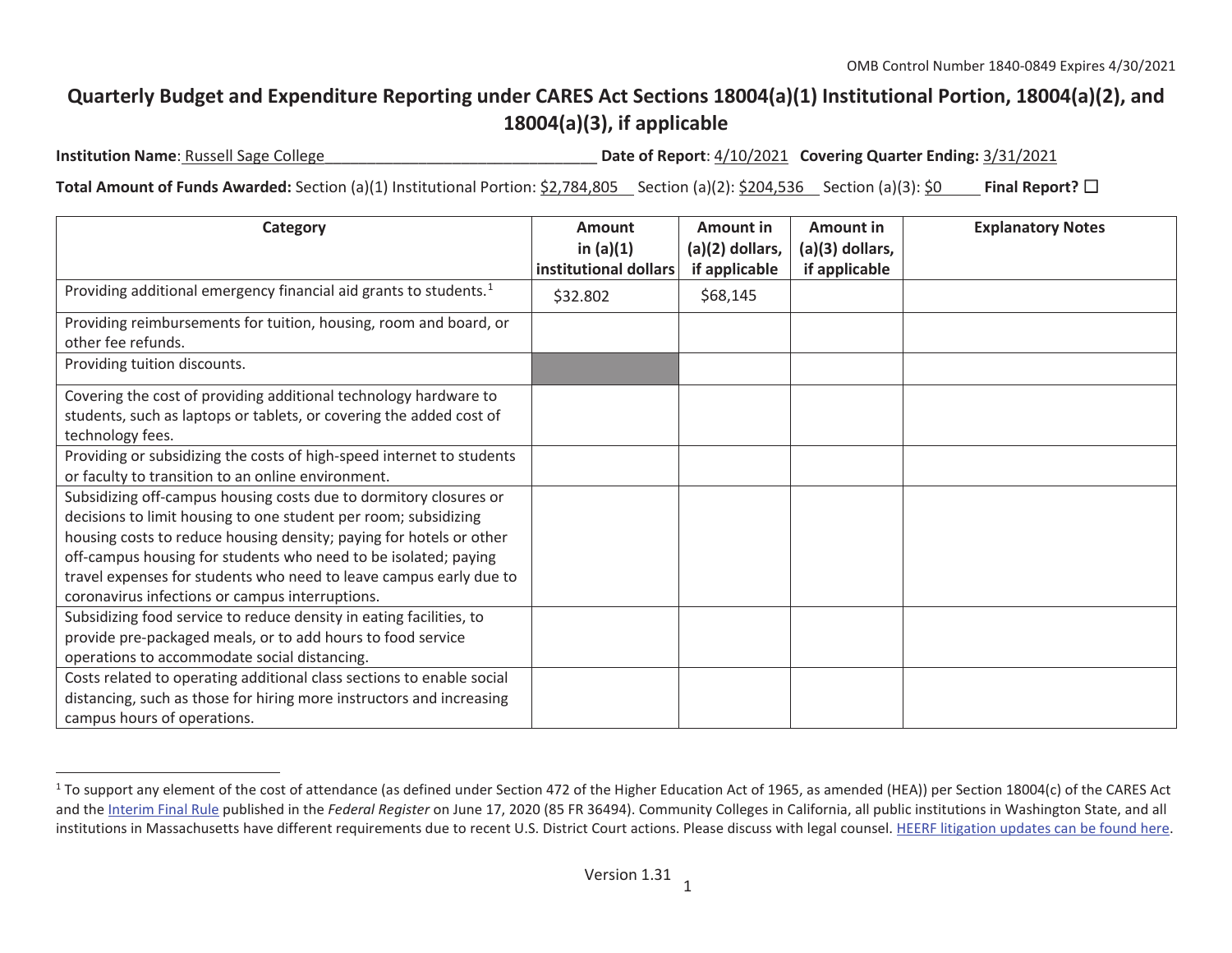OMB Control Number 1840-0849 Expires 4/30/2021

| Category                                                                | <b>Amount</b>         | <b>Amount in</b>  | Amount in       | <b>Explanatory Notes</b> |
|-------------------------------------------------------------------------|-----------------------|-------------------|-----------------|--------------------------|
|                                                                         | in $(a)(1)$           | $(a)(2)$ dollars, | (a)(3) dollars, |                          |
|                                                                         | institutional dollars | if applicable     | if applicable   |                          |
| Campus safety and operations. <sup>2</sup>                              | \$36,739              | \$12,775          |                 |                          |
| Purchasing, leasing, or renting additional instructional equipment      |                       |                   |                 |                          |
| and supplies (such as laboratory equipment or computers) to reduce      |                       |                   |                 |                          |
| the number of students sharing equipment or supplies during a           |                       |                   |                 |                          |
| single class period and to provide time for disinfection between        |                       |                   |                 |                          |
| uses.                                                                   |                       |                   |                 |                          |
| Replacing lost revenue due to reduced enrollment.                       |                       |                   |                 |                          |
| Replacing lost revenue from non-tuition sources (i.e., cancelled        |                       |                   |                 |                          |
| ancillary events; disruption of food service, dorms, childcare or other |                       |                   |                 |                          |
| facilities; cancellation of use of campus venues by other               |                       |                   |                 |                          |
| organizations, lost parking revenue, etc.). <sup>3</sup>                |                       |                   |                 |                          |
| Purchasing faculty and staff training in online instruction; or paying  |                       |                   |                 |                          |
| additional funds to staff who are providing training in addition to     |                       |                   |                 |                          |
| their regular job responsibilities.                                     |                       |                   |                 |                          |
| Purchasing, leasing, or renting additional equipment or software to     |                       |                   |                 |                          |
| enable distance learning, or upgrading campus wi-fi access or           |                       |                   |                 |                          |
| extending open networks to parking lots or public spaces, etc.          |                       |                   |                 |                          |
| Other Uses of (a)(1) Institutional Portion funds. <sup>4</sup>          |                       |                   |                 |                          |
|                                                                         |                       |                   |                 |                          |
|                                                                         |                       |                   |                 |                          |

<sup>&</sup>lt;sup>2</sup> Including costs or expenses related to the disinfecting and cleaning of dorms and other campus facilities, purchases of personal protective equipment (PPE), purchases of cleaning supplies, adding personnel to increase the frequency of cleaning, the reconfiguration of facilities to promote social distancing, etc.

<sup>&</sup>lt;sup>3</sup> Including continuance of pay (salary and benefits) to workers who would otherwise support the work or activities of ancillary enterprises (e.g., bookstore workers, foodservice workers, venue staff, etc.).

 $4$  Please post additional documentation as appropriate and briefly explain in the "Explanatory Notes" section. Please note that costs for Section 18004(a)(1) Institutional Portion funds may only be used "to cover any costs associated with significant changes to the delivery of instruction due to the coronavirus, so long as such costs do not include payment to contractors for the provision of pre-enrollment recruitment activities; endowments; or capital outlays associated with facilities related to athletics, sectarian instruction, or religious worship."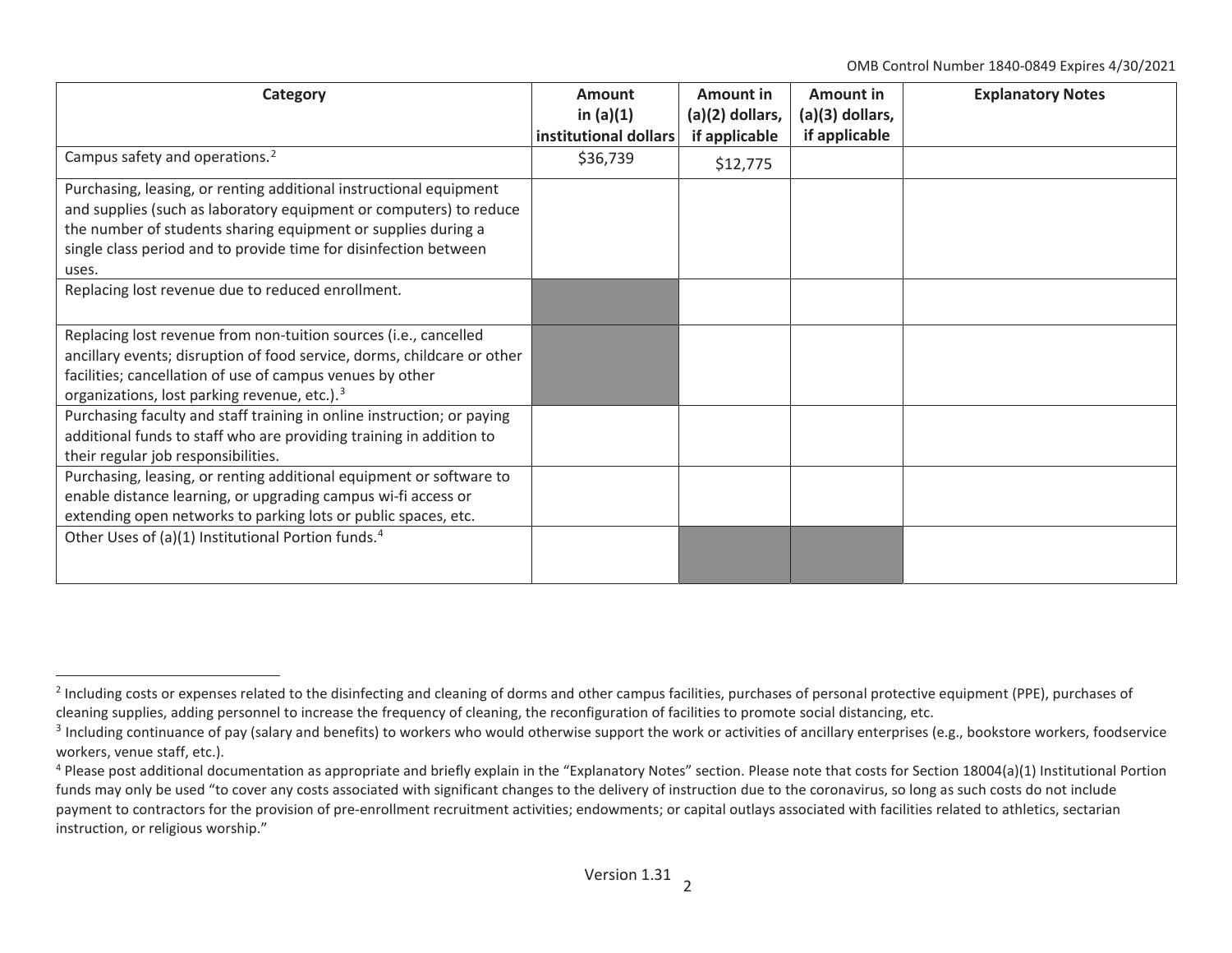OMB Control Number 1840-0849 Expires 4/30/2021

| Category                                                          | <b>Amount</b><br>in $(a)(1)$ | <b>Amount in</b><br>$(a)(2)$ dollars, | Amount in<br>$(a)(3)$ dollars, | <b>Explanatory Notes</b> |
|-------------------------------------------------------------------|------------------------------|---------------------------------------|--------------------------------|--------------------------|
|                                                                   | institutional dollars        | if applicable                         | if applicable                  |                          |
| Other Uses of (a)(2) or (a)(3) funds, if applicable. <sup>5</sup> |                              |                                       |                                |                          |
| <b>Quarterly Expenditures for each Program</b>                    | \$69,541                     | \$80,920                              |                                |                          |
| <b>Total of Quarterly Expenditures</b>                            | \$150,461                    |                                       |                                |                          |

## **Form Instructions**

*Completing the Form*: On each form, fill out the institution of higher education (IHE or institution) name, the date of the report, the appropriate quarter the report covers (September 30, December 31, March 31, June 30), the total amount of funds awarded by the Department (including reserve funds if awarded), and check the box if the report is a "final report." In the chart, an institution must specify the amount of expended CARES Act funds for each funding category: Sections 18004(a)(1) Institutional Portion, 18004(a)(2), and 18004(a)(3), if applicable. Section 18004(a)(2) funds includes CFDAs 84.425J (Historically Black Colleges and Universities (HBCUs)), 84.425K (Tribally Controlled Colleges and Universities (TCCUs)), 84.425L (Minority Serving Institutions (MSIs)), 84.425M (Strengthening Institutions Program (SIP)); Section 18004(a)(3) funds are for CFDA 84.425N (Fund for the Improvement of Postsecondary Education (FIPSE) Formula Grant). Each category is deliberately broad and may not capture specific grant program requirements. Explanatory footnotes help clarify certain reporting categories. While some items in the chart are blocked out, please note that the blocking of such items is consistent with Department guidance and FAQs and is not definitive. Provide brief explanatory notes for how funds were expended, including the title and brief description of each project or activity in which funds were expended. Do not include personally identifiable information (PII). Calculate the amount of the Section 18004(a)(1) Institutional Portion (referred to as "(a)(1) institutional" in the chart), Section 18004(a)(2) (referred to as "(a)(2)" in the chart), and Section 18004(a)(3) (referred to as "(a)(3)" in the chart) funds in the "Quarterly Expenditures for each Program" row, and the grand total of all three in the "Total of Quarterly Expenditures" row. Round expenditures to the nearest dollar.

*Posting the Form*: This form must be conspicuously posted on the institution's primary website on the same page the reports of the IHE's activities as to the emergency financial aid grants to students made with funds from the IHE's allocation under Section 18004(a)(1) of the CARES Act (Student Aid Portion) are posted. It may be posted in an HTML webpage format or as a link to a PDF. A new separate form must be posted covering each quarterly reporting period (September 30, December 31, March 31, June 30), concluding after either (1) posting the quarterly report ending September 30, 2022 or (2) when an institution has expended and liquidated all (a)(1) Institutional Portion, (a)(2), and (a)(3) funds and checks the "final report" box. IHEs must post this quarterly report form no later than 10 days after the end of each calendar quarter (October 10, January 10, April 10, July 10) apart from the first report, which is due October 30, 2020. For the first report using this form, institutions must provide their cumulative expenditures from the date of their first HEERF award through September 30,

<sup>&</sup>lt;sup>5</sup> Please post additional documentation as appropriate and briefly explain in the "Explanatory Notes" section. Please note that costs for Sections 18004(a)(2) and (a)(3) funds may only be used "to defray expenses, including lost revenue, reimbursement for expenses already incurred, technology costs associated with a transition to distance education, faculty and staff trainings, payroll incurred by institutions of higher education and for grants to students for any component of the student's cost of attendance (as defined under section 472 of the HEA), including food, housing, course materials, technology, health care, and child care."